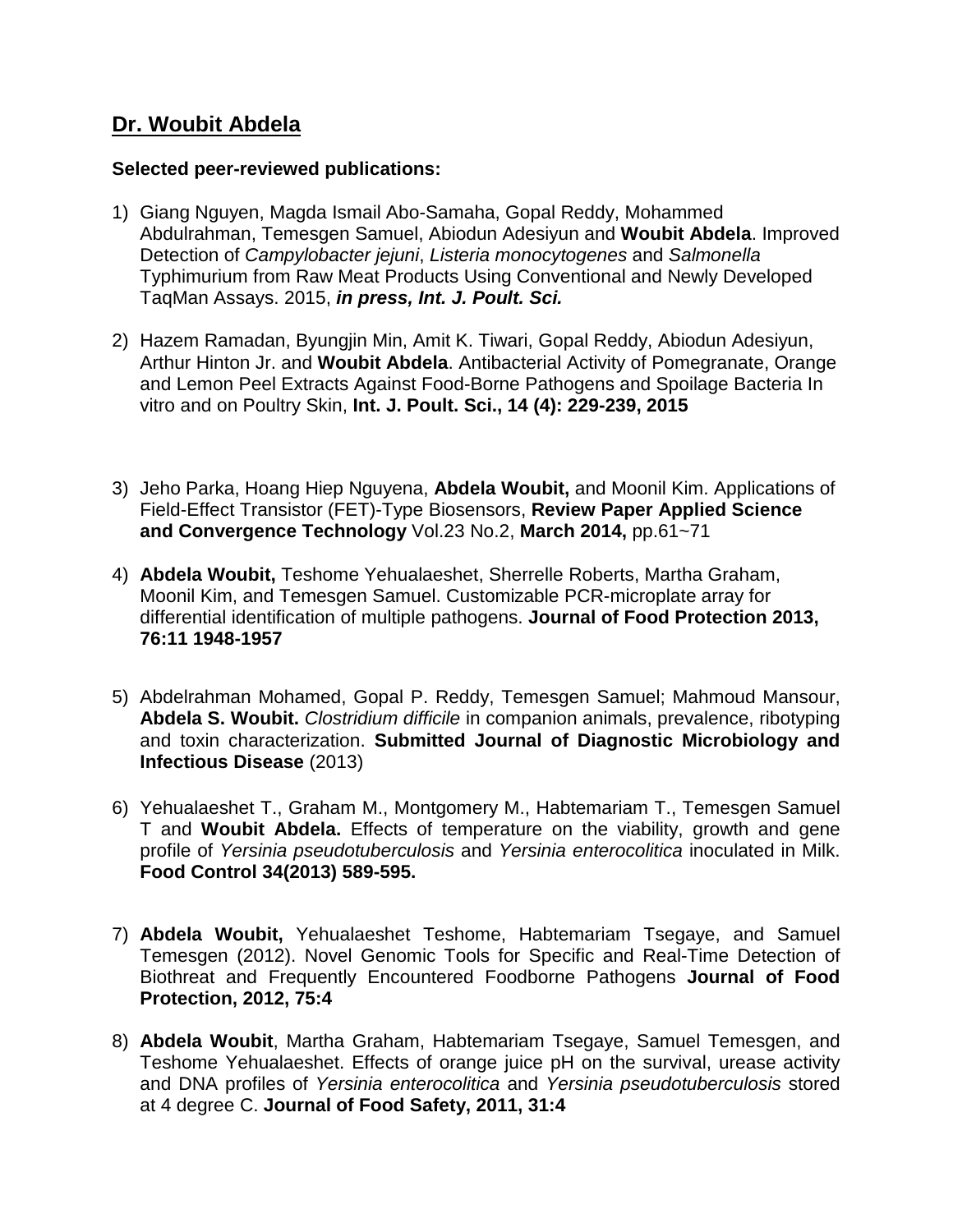- 9) Francois Thiaucourt, Lucia Manso-Silvan, **Woubit Salah**, Valérie Barbe2, Daniel Jacob, Marc Breton, Virginie Dupuy, Anne Marie Lomenech, Pascal Sirand- Pugnet. *Mycoplasma mycoides*: from Large Colony to Small Colony. How close is close? A micro-evolutionary perspective. **BMC Genomics 2011, 12:114.** Kyoungsook Park, Jeong Min Lee, **Abdela Woubit Salah**, Cesar D. Fermin, and Moonil Kim. Combination of cysteine- and oligomerization domain-mediated protein immobilization on a surface plasmon resonance (SPR) gold chip surface. **Analyst, 2011**.
- 10)Kyoungsook Park, **Abdela Woubit Salah**, Cesar D. Fermin, Dai-Wu Seol, and Moonil Kim. Inhibitory effect of hypoxia on camptothecin-induced apoptosis by Bax down-regulation. **Biologia, (2012)** 67, 1-7.
- 11)**Woubit S. Abdela**, Manso-Silván L, Lorenzon S, Gaurivaud P, Poumarat F, Pellet MP, Singh VP, Thiaucourt F, A PCR for the detection of mycoplasmas belonging to the *Mycoplasma mycoides* cluster; Application to the diagnosis of contagious agalactia. **Mol Cell Probes 2007**; 21: 391-399.

## **Presentations:**

- 1) Kamel F. Khazal, Mohamed Abdlrahman, Amin Eljack, and **Woubit Abdela**. CRISPR is lacking in multidrug resistance Enterococcus faecalis isolated from clinically ill dogs presented to the Teaching Hospital of the School of Veterinary Medicine, Tuskegee University; Biomedical Symposium, Tuskegee University, Tuskegee University, AL
- 2) **W.S. Abdela**, G. Nguyen, M. Abo Samaha, M. Abdulrahman, G. Reddy. Multiplex TaqMan assay for the prevalence of *C. jejuni, L. monocytogenes* and *S.*  Typhimurium in local retail meat samples. 94th Annual Meeting of the Conference of Research Workers in Animal Diseases (CRWAD), December 8, 2013, Chicago, IL
- 3) **W.S. Abdela**, T. Yehualaeshet, S. Roberts, T. Samuel. Customizable PCRmicroplate array for differential identification of multiple pathogens 94th Annual Meeting of the Conference of Research Workers in Animal Diseases (CRWAD), December 9, 2013, Chicago, IL
- 4) Mohamed, **Woubit A,** T. Samuel, G. Reddy. Clostridium difficile in companion animals, Prevalence, Ribotyping and Toxin characterization. American Society for Microbiology, May 18-2, 2013 Denver, Colorado
- 5) Giang Nguyen, Gopal Reddy, Mohamed Abdulrahman, **Woubit Abdela**. Quantitative Multiplex Real-Time PCR identification of S. Typhimurium, C. jejuni and L.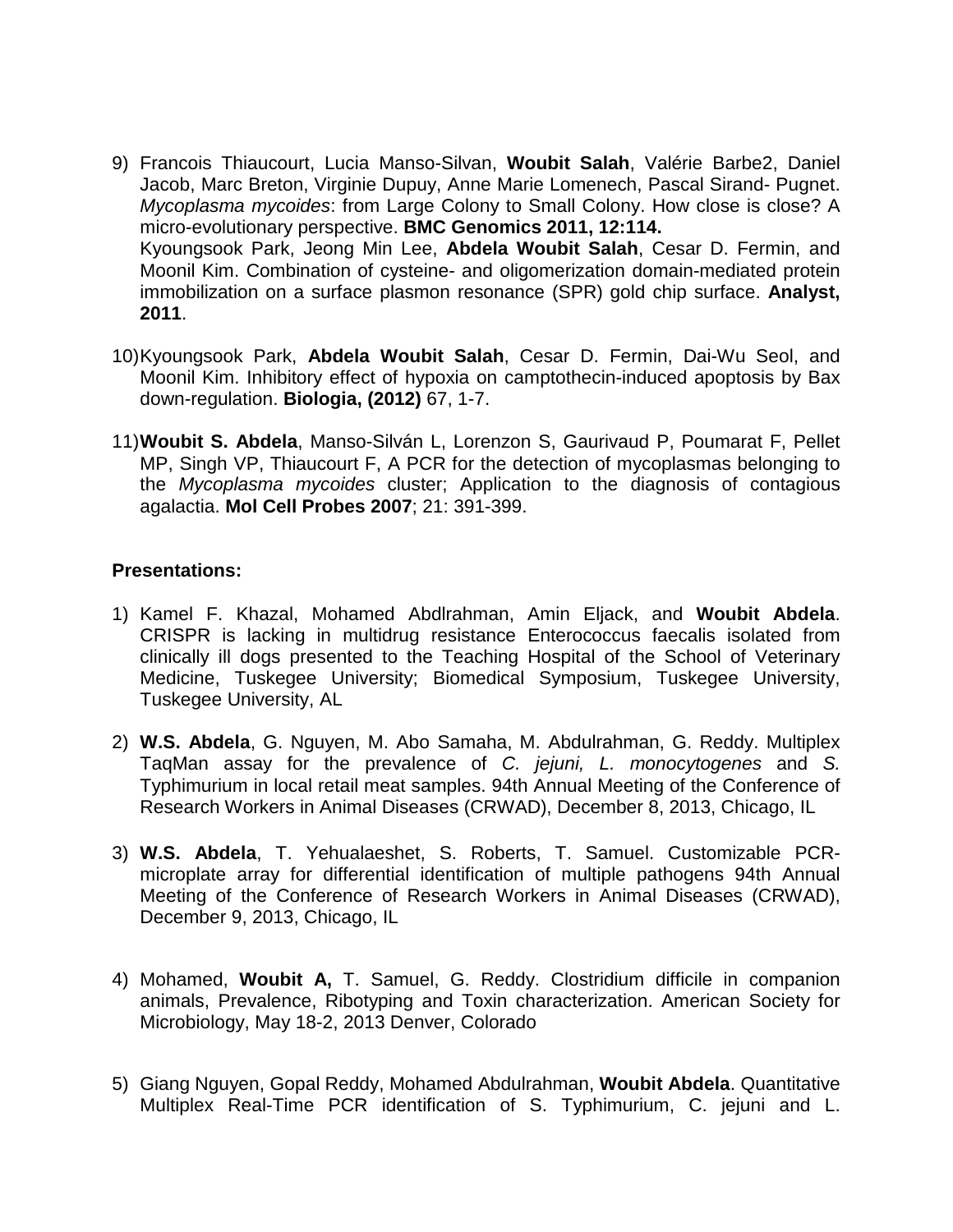monocytogenes in meat samples from retail markets, USDA, Washington DC, November 27-29, 2012

- 6) Naree McCoy, Temesgen Samuel, **Abdela Woubit.** Modified DNA Extraction for minimum identification of *S.* Typhimurium & *E. coli* O157:H7 from Food Matrices. ABRCMS, Annual Biomedical Research Conference for Minority Students. San Jose, CA, November 7-10-2012
- 7) Bolden C., **Abdela W**., Samuel T., Simon L., and Wirtu G. Expression of Acetyl Coenzyme A Carboxylase α (ACC α) In Feline, Canine and Porcine Oocytes. Reproduction, fertility and Development, Abstract Number 48581 for 2012 IETS Annual Conference
- 8) Roberts S., Yehualaeshet T., Samuel T. and **Woubit A.** Limits of detection for *Salmonella* Typhimurium and *Salmonella* Saintpaul from three different food matrixes using two DNA extraction methods and specific Real Time PCR. (The 12<sup>th</sup>) Annual Biomedical Symposium, Tuskegee University, September 23 - 24, 2011
- 9) **Woubit S. Abdela,** Yehualaeshet Teshome, Martha Graham, Temesgen Samuel. Molecular detection of food-threat and frequently encountered food-borne pathogens (Workshop on Novel Sampling and Sensing for Improving Food Safety. Georgia institute of technology, Atlanta, Georgia, June 16 - 17, 2011
- 10)Infante K.D., Maddox J., Samuel T., **Abdela W**., Graham M. and T Yehualaeshet. Antimicrobial Resistance Spectrum Among *Staphylococcus* and *Streptococcus* Isolates. 46<sup>th</sup> Veterinary Medical Symposium. Tuskegee, AL. March 24-28, 2011
- 11)Yehualaeshet T., M. Graham, T. Samuel, T. Habtemariam, **W. Abdela.** Temperature Tolerance of Yersinia Inoculated in Milk: Viability, Gene Expression and Genomic Rearrangements. 111<sup>th</sup> General Meeting, American Society for Microbiology (ASM). New Orleans, Louisiana, May 21-24, 2011
- 12)Moonil Kim, **Woubit S. Abdela**, and P. Gopal Reddy. Detection of mutant p53 using field-effect transistor biosensor. Workshop on Novel Sampling and Sensing for Improving Food Safety, June 16-17, 2011 (Atlanta, GA)
- 13)Moonil Kim, **Abdela Salah Woubit**, and P. Gopal Reddy. Inhibitory effect of hypoxia on camptothecin-induced apoptosis by Bax down-regulation. 12th Annual Biomedical Research Symposium, September 22-23, 2011 (Tuskegee, AL)
- 14)Moonil Kim, **Abdela Salah Woubit**, K. Srivastava, and P. Gopal Reddy. Detection of *Salmonella* Typhimurium using DNA barcode amplification assay. 92nd Annual Meeting of the Conference of Research Workers in Animal Diseases (CRWAD), December 4-6, 2011 (Chicago, IL)
- 15)Jordan Pollard, Teshome Yehualaeshet, Martha Graham, Temesgen Samuel, Berhanu Tameru† and **Woubit S. Abdela**. Phylogenic position of *F. tularensis*